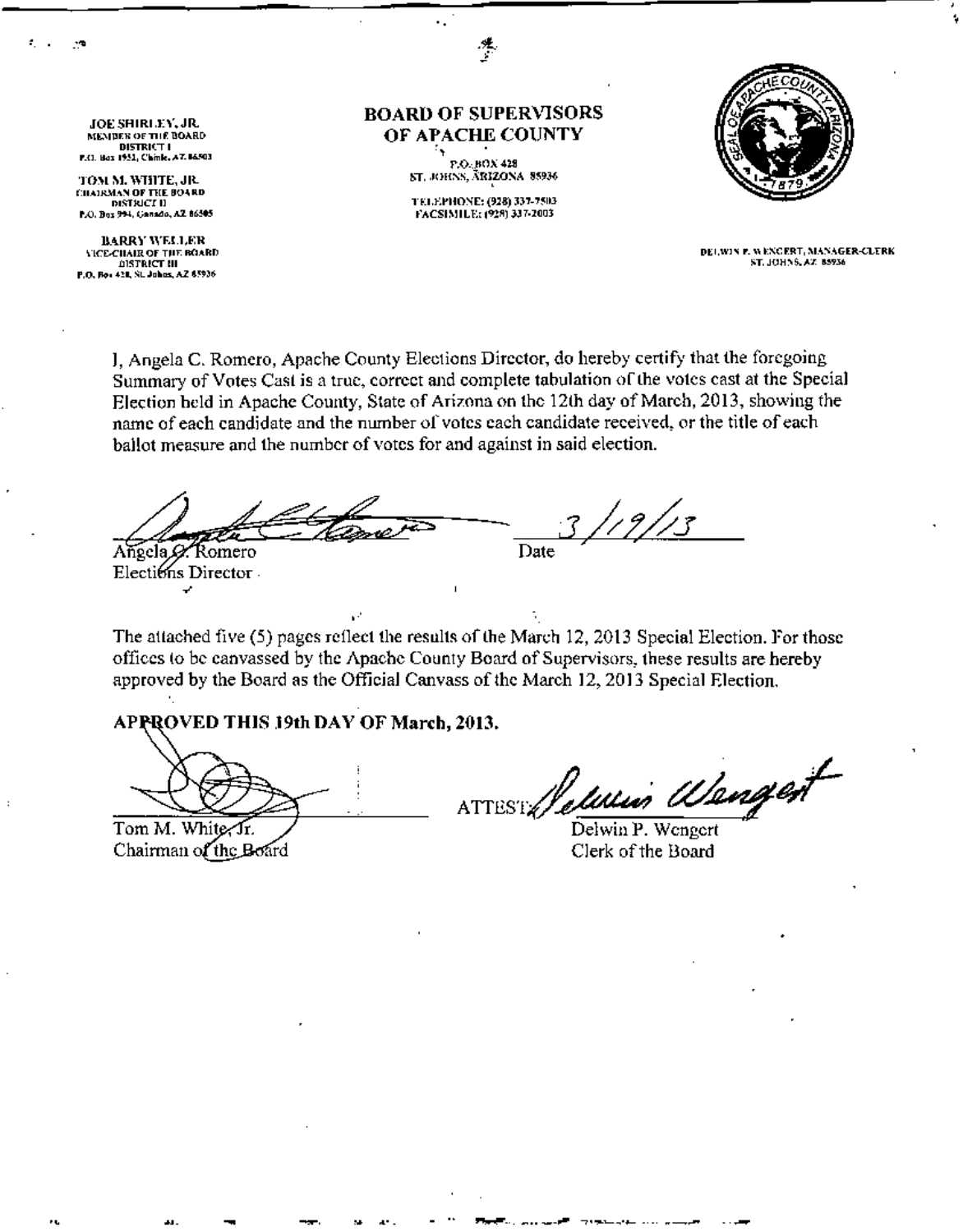| Election Summary Report<br>2013 City of St. Johns Primary<br>Summary For Jurisdiction Wide, All Counters, All Races<br>OFFICIAL RESULTS | Date:03/13/13<br>Time:07:26:32<br>Page:1 of $1$ |
|-----------------------------------------------------------------------------------------------------------------------------------------|-------------------------------------------------|

| Registered Voters 1998 - Cards Cast 538 26.93%, | Num. Report Precinct 1 - Num. Reporting 1 | 100,00% |
|-------------------------------------------------|-------------------------------------------|---------|
| City of St. Johns Primary                       |                                           |         |
|                                                 | Total                                     |         |
| Number of Precincts                             |                                           |         |
| Precincts Reporting                             |                                           | 100.0%  |
| Times Counted                                   | 538/1998                                  | 26.9%   |
| Total Votes                                     | 1329                                      |         |
| HANCOCK, PETE                                   | 375                                       | 28.22%  |
| <b>HAUSER KAY</b>                               | 318                                       | 23.93%  |
| RAYKOVITZ, TONY                                 | 370.                                      | 27.84%  |
| Write-in Votes                                  | 266                                       | 20.02%  |

 $\sim$  .

÷,

16



 $\epsilon$ 

 $\blacksquare$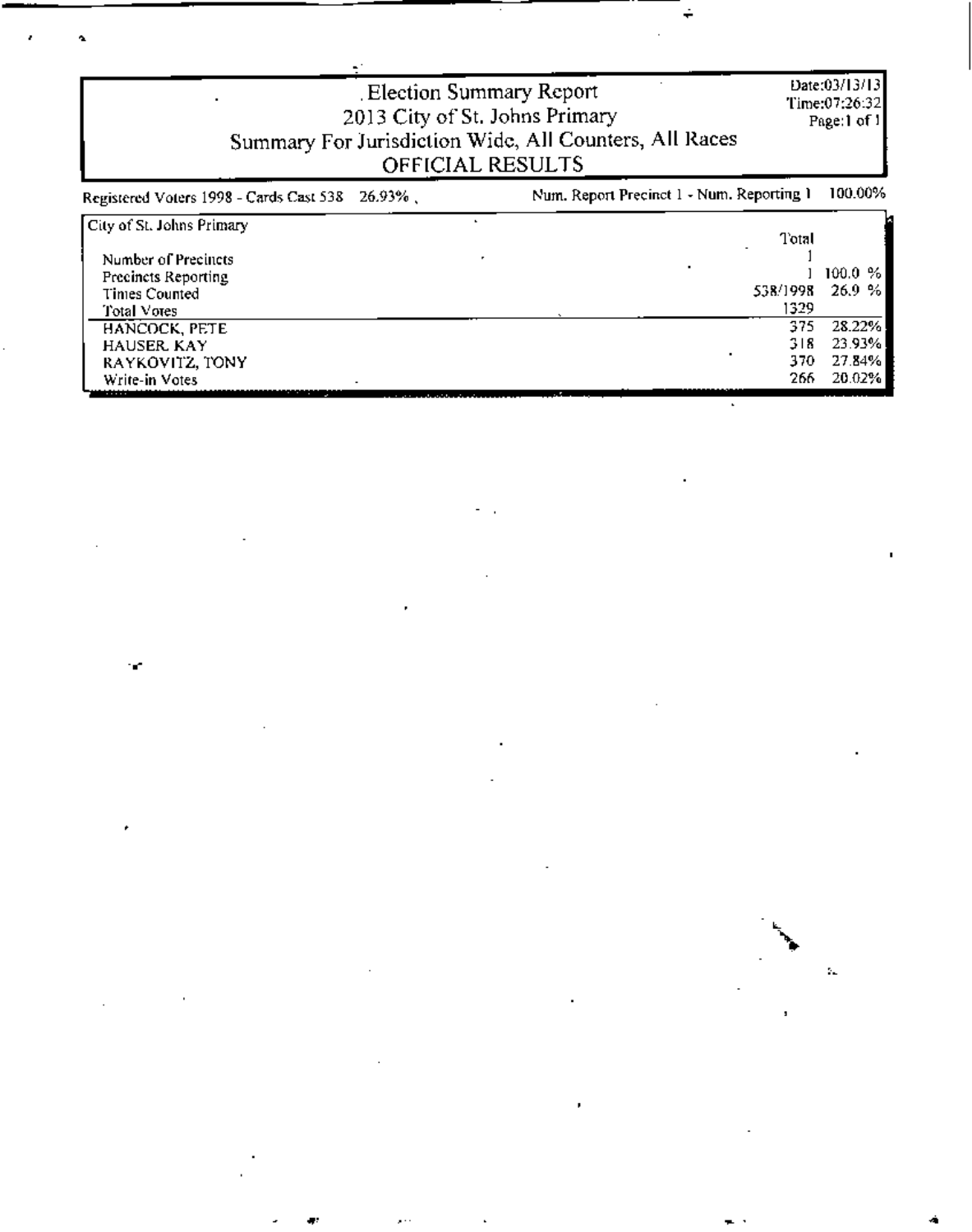| Bratement of Votes Cast<br>2013 City of St. Johns Primary<br>SOVC For Jurisdiction Wide, All Counters, All Races<br><b>OFFICIAL RESULTS</b> |  | Date:03/13/13<br>Time:07:25:36<br>Page:1 of 3 |
|---------------------------------------------------------------------------------------------------------------------------------------------|--|-----------------------------------------------|
| TURN OUT                                                                                                                                    |  |                                               |

 $\mathcal{O}(\mathcal{F}^{\mathrm{c}}_{\mathrm{c}})$  .

 $\mathcal{L}(\mathcal{A})$  and  $\mathcal{L}(\mathcal{A})$  . The  $\mathcal{L}(\mathcal{A})$ 

 $\sim$ 

 $\mathbb{R}^{2n}$  .

 $\mathcal{F}(\mathcal{F})$  .

|                                                                         | Reg.<br>Voters   | Cards<br>l Cast | ъ.<br>Tumout |
|-------------------------------------------------------------------------|------------------|-----------------|--------------|
| Intisdiction Wide<br>City of St. Johns- Prec #(s): $12.2 / 61.2 / 61.4$ | $\cdots$<br>1998 | 538             | 26.93%       |
| Total<br>٠                                                              | 1998             | 538             | 26,93%       |

 $\label{eq:2.1} \mathcal{L}(\mathcal{L}(\mathcal{L})) = \mathcal{L}(\mathcal{L}(\mathcal{L})) = \mathcal{L}(\mathcal{L}(\mathcal{L})) = \mathcal{L}(\mathcal{L}(\mathcal{L})) = \mathcal{L}(\mathcal{L}(\mathcal{L}))$ 

 $\label{eq:2.1} \frac{1}{\sqrt{2}}\left(\frac{1}{\sqrt{2}}\right)^{2} \left(\frac{1}{\sqrt{2}}\right)^{2} \left(\frac{1}{\sqrt{2}}\right)^{2} \left(\frac{1}{\sqrt{2}}\right)^{2} \left(\frac{1}{\sqrt{2}}\right)^{2} \left(\frac{1}{\sqrt{2}}\right)^{2} \left(\frac{1}{\sqrt{2}}\right)^{2} \left(\frac{1}{\sqrt{2}}\right)^{2} \left(\frac{1}{\sqrt{2}}\right)^{2} \left(\frac{1}{\sqrt{2}}\right)^{2} \left(\frac{1}{\sqrt{2}}\right)^{2} \left(\$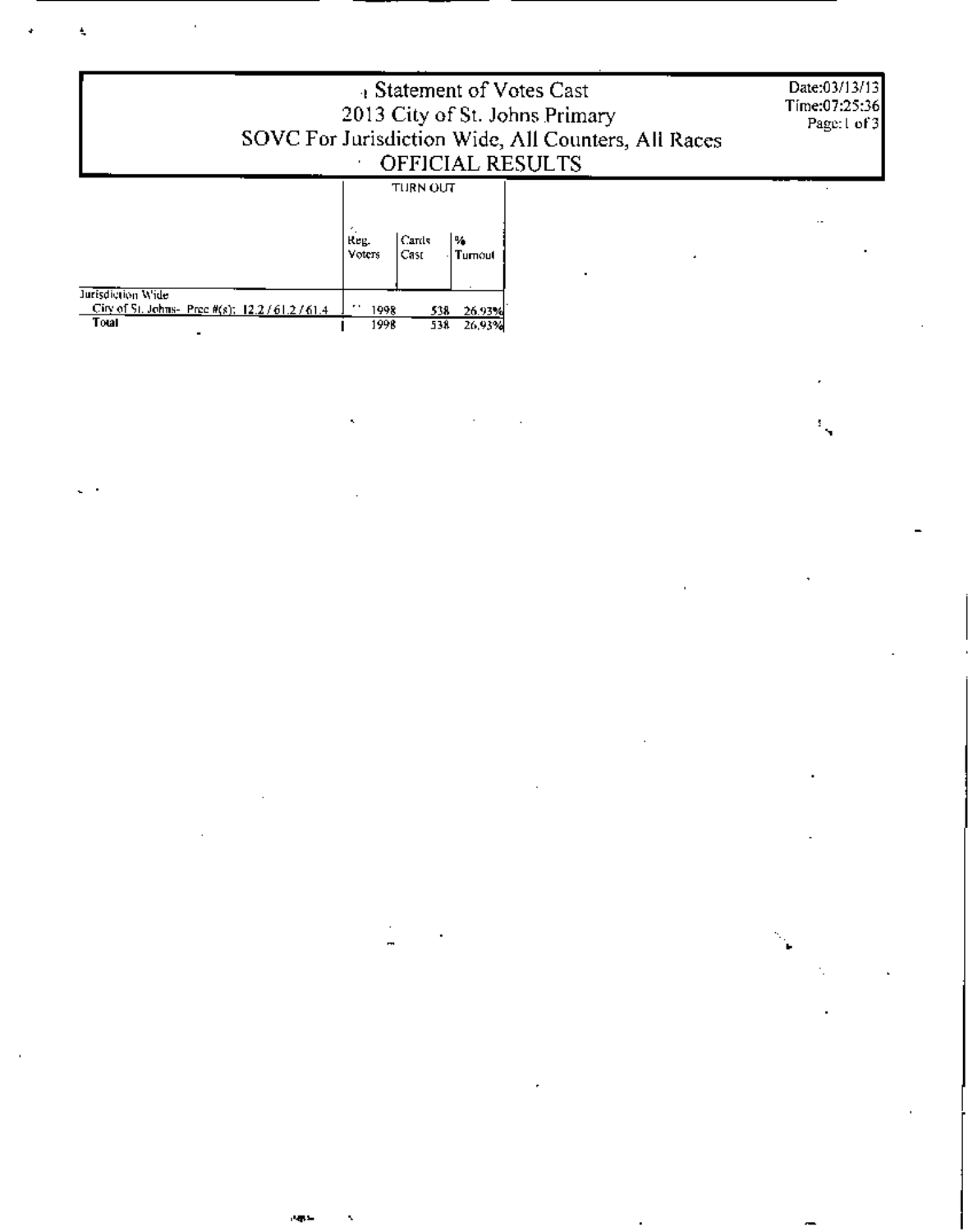Date:03/13/13<br>Time:07:25:36<br>Page:2 of 3

## Statement of Votes Cast<br>
2013 City of St. Johns Primary<br>
SOVC For Jurisdiction Wide, All Counters, All Races<br>
OFFICIAL RESULTS

|                                                                     | City of St. Johns Primary 1 |                   |                |                          |                |                    |
|---------------------------------------------------------------------|-----------------------------|-------------------|----------------|--------------------------|----------------|--------------------|
|                                                                     | , Reg.<br>Voters            | 1 imes<br>Counted | Total<br>Votes | <b>HANCOCK,</b><br>PETE. | HAUSER, KAY    | raykovitz_<br>TONY |
| - -                                                                 |                             |                   |                | $\cdots$<br>. <u>.</u>   |                |                    |
| Jurisdiction Wide<br>City of St. Johns- Prec #(s): $12.2761.2761.4$ | 1998                        | 538               | 1329           | 28.22%<br>375            | 23.93%<br>318. | 27.84%<br>37D      |
| Total                                                               | 1998                        | 538.              | 1329           | 28 22%<br>37.            | 23.93%<br>318. | 27,84%<br>370      |

 $\sim$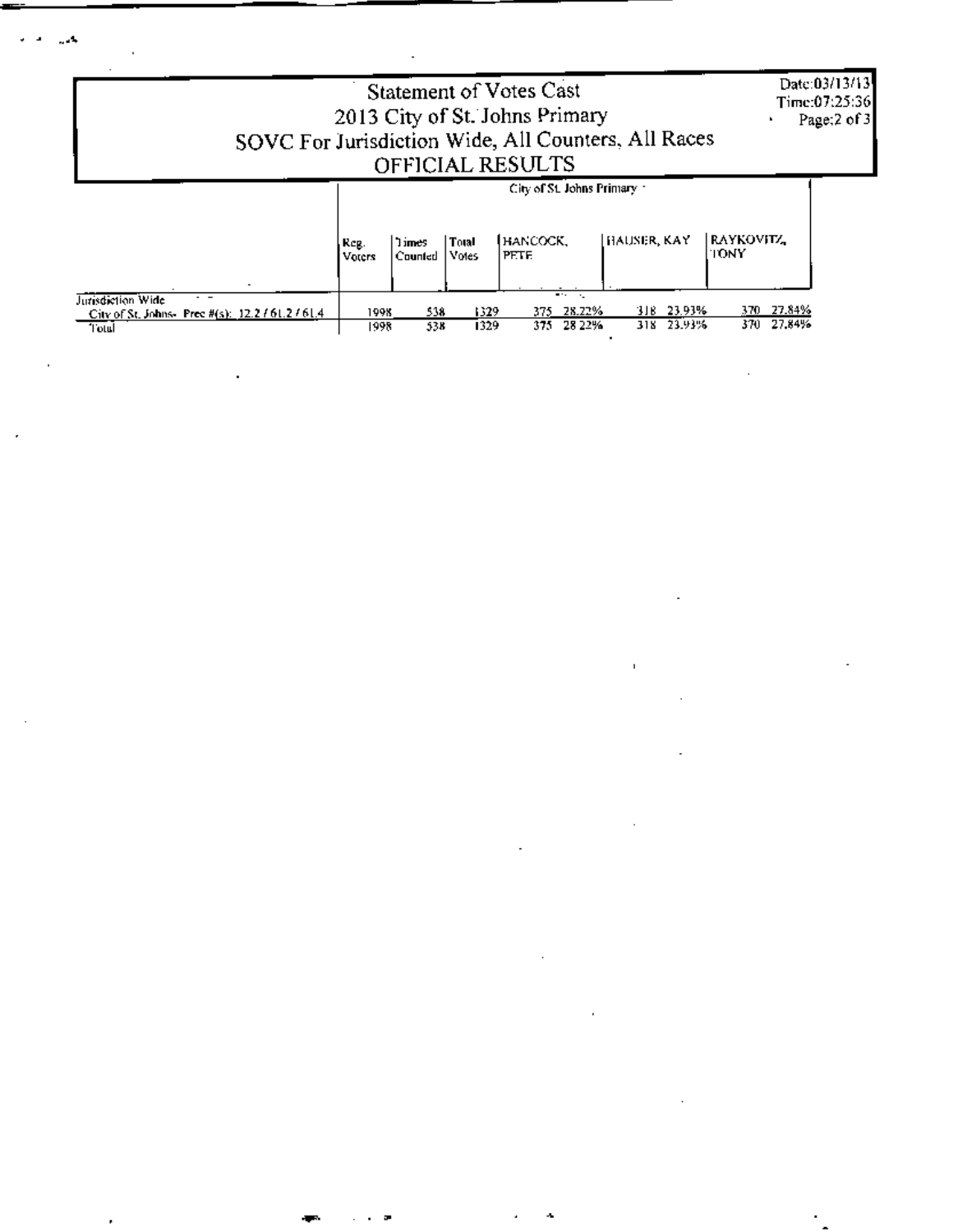| 2013 City of St. Johns Primary<br>SOVC For Jurisdiction Wide, All Counters, All Races | Date:03/13/13<br>Time:07:25:36<br>Page:3 of 3  |  |
|---------------------------------------------------------------------------------------|------------------------------------------------|--|
|                                                                                       | City of St. Johns<br>Primary<br>Write-In Votes |  |
| Jurisdiction Wide<br>City of St. Johns- Prec $k(s)$ : 12.2 / 61.2 / 61.4.<br>Total    | 266 20.02%<br>20.02%<br>266.                   |  |

ì

 $\mathbb{A}^{\mathbb{C}}$ 

ċ,

ċ